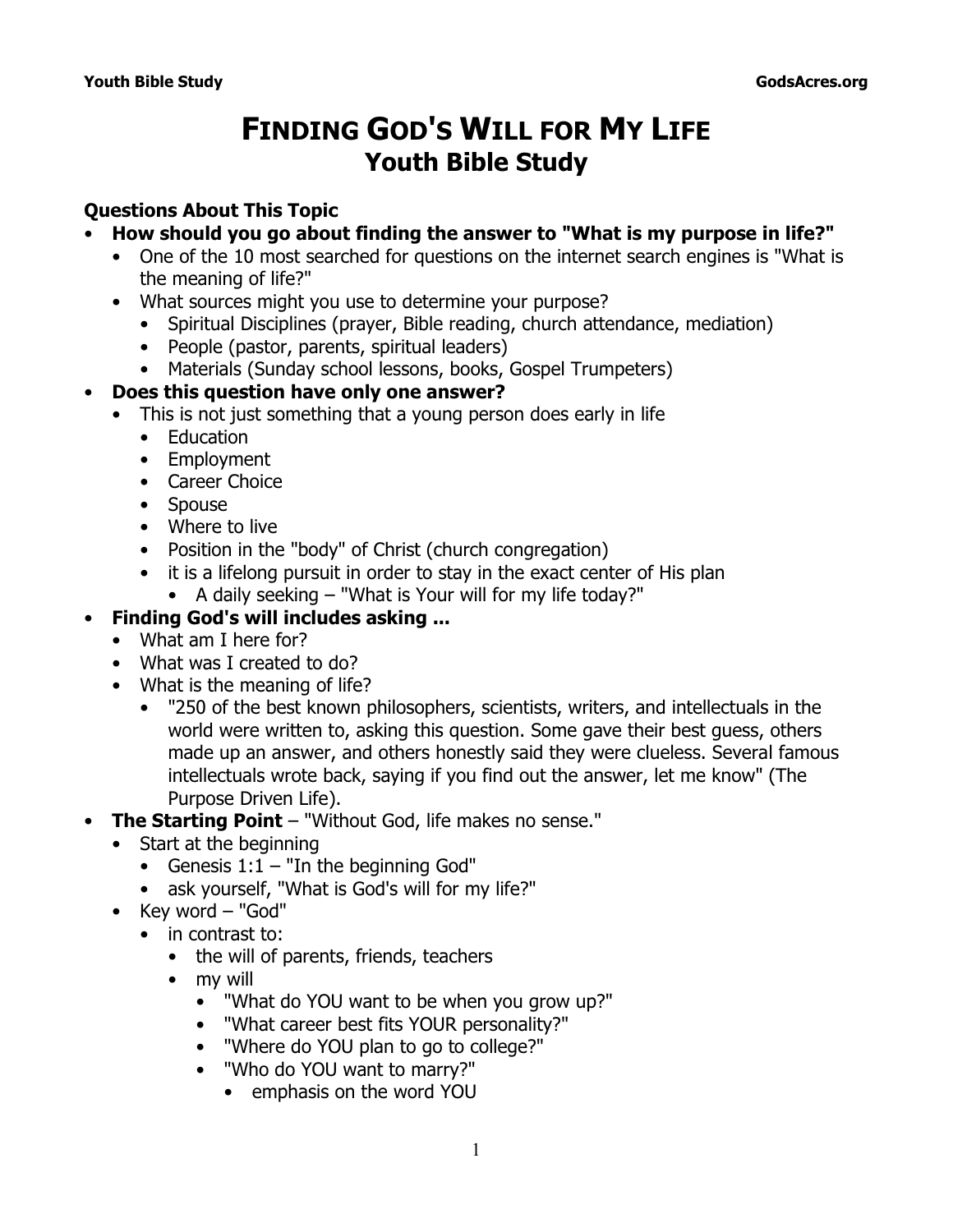- Rich man (Luke 12:18-19)
	- *"This will I do: I will pull down my barns, and build greater; and there will I bestow all my fruits and my goods. And I will say to my soul, Soul, thou hast much goods laid up for many years; take thine ease, eat, drink, and be merry."*
- God is doing the creating
	- Psalm 139:13 AMP God *"did knit me together in my mother's womb"*
	- In the beginning when knitting, final design not obvious
		- in the mind of the one doing the knitting
		- if you were to ask others what it is  $-$  just a guess
		- as it takes shape, it becomes more obvious
	- Compare with Creation
		- God spoke things into existence
		- God "formed" man (time & effort)

#### • **Why Did God Make Us?**

- Colossians 1:16  *"all things* [people included] *were created by him, and for him"*
- Revelation 4:11  *"thou has created all things, and for thy pleasure they are and were created"*
	- "it's not about you"
		- "The purpose of your life is far greater than your own personal fulfillment, your peace of mind, or even your own happiness" (*The Purpose Driven Life*).

# • **Popular Opinions**

- "It's time for me to be happy"
- "Whatever you decide to do, make sure it makes you happy"
- "And now I'll do what's best for me"
- "If it makes you happy, do it"
- Are these statements true happiness?

# • **God's Will = True Happiness**

- Psalm 37:4  *"Delight thyself also in the Lord: and he shall give thee the desires of thine heart."*
	- The key is wanting God's will more than our own.
	- *"delight thyself also in the Lord"*  what does that mean? How to? (Context)
		- verse 3  *"trust in the Lord"* (trusting)
		- verse 5  *"commit thy way unto the Lord"* (submitting)
		- verse 7  *"rest in the Lord, and wait patiently for him"* (waiting)
	- too many begin with the end of the verse
		- God will give me the desires of my heart
		- wrong starting point
			- "The search for the purpose of life has puzzled people . . . because we typically . . . ask self-centered questions like What do I want to be? What should I do with my life? What are my goals? . . . Focusing on ourselves will never reveal our life's purpose" (*The Purpose Drive Life*).
		- starting point must be "the Lord"
		- Matthew 6:33  *"But seek ye first the kingdom of God, and his righteousness;*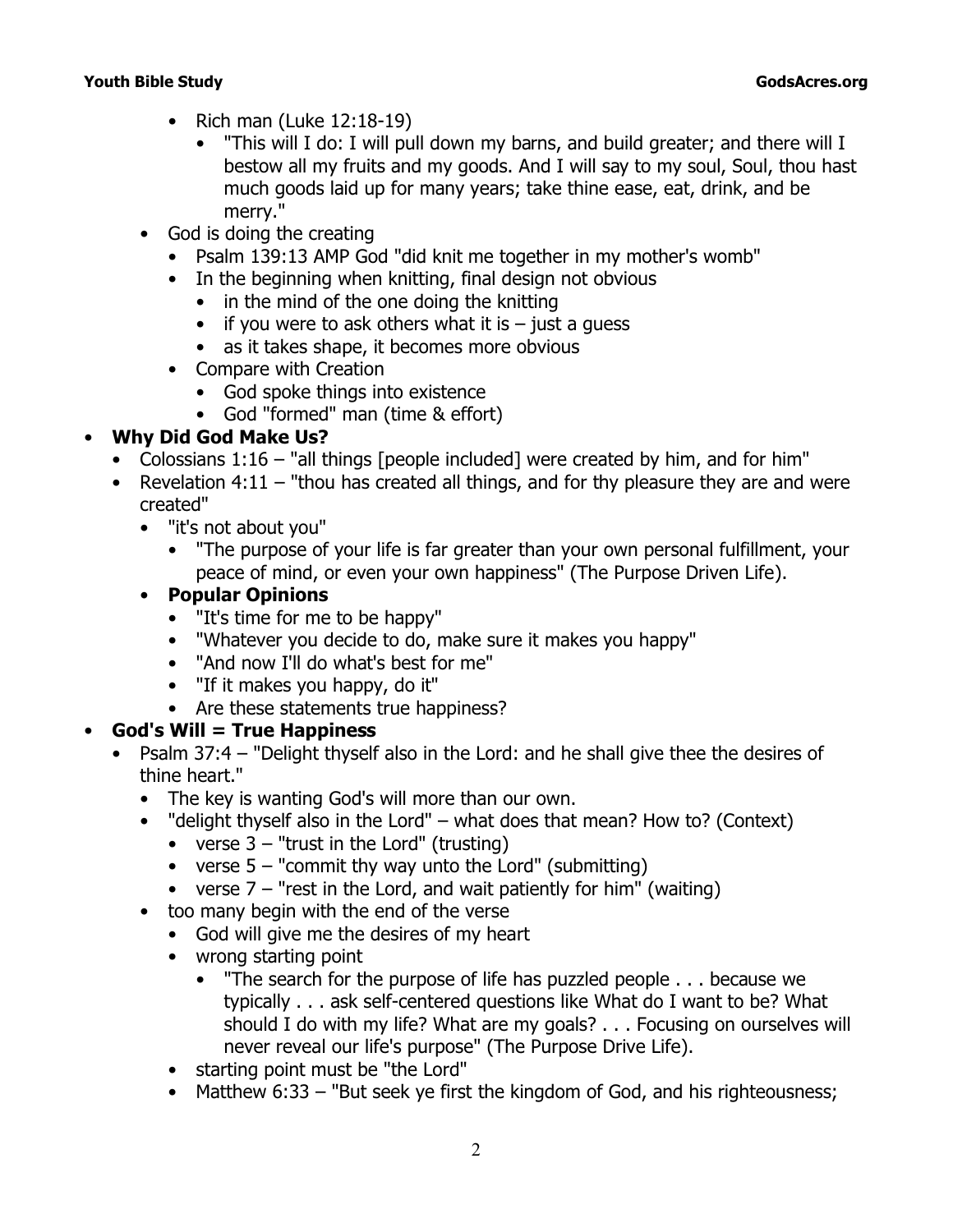*and all these things shall be added unto you."*

#### • **God Is Detail-Oriented**

- Does it matter (career choice, church family, home purchase, girlfriend/boyfriend)?
- Consider Creation
	- complexities of the eye, the solar system
	- the earth (solar system) did not just happen (accident)
- You are not an accident God has plans for you
	- Ephesians 1:4 God was thinking of us before the foundations of the world were laid
	- Jeremiah 1:5 God had a definite purpose for Jeremiah
		- *"Before I formed thee in the belly I knew thee; and before thou camest forth out of the womb I sanctified thee, and I ordained thee a prophet unto the nations."*
	- Jeremiah  $29:11 God$  has "thoughts" (plans) for you
		- "to give you an expected end"
		- in other words, a future filled with hope
	- Galatians 1:15 God chose and set me (Paul) apart before I was born (AMP)
	- John 15:16  *"Ye have not chosen me, but I have chosen you"*

# • **Finding God's Will Requires Focus**

- Without a clear purpose, you will keep changing directions (jobs, relationships, churches)
- The power of focus
	- sunlight
		- what happens if you use a magnifying glass on grass or paper?
		- $\bullet$  light focused as a laser beam  $-$  can cut through steel
	- the power of a life lived with focus or purpose "a life lived on purpose"
		- $\bullet$  focus = do less of some things & more of others
		- reduce clutter (spiritual, emotional)
		- purpose produces passion goal driven
		- what does a day lived with purpose look like? (A week, a year, a life?)

# • **Focus: Living in the Light of Eternity**

- What are you focusing on?
	- Many non-Christians are focused (driven)
	- Earthly goals?
- Living with eternity in mind
	- will influence your decisions, your relationships, your goals
	- values change
	- desires change
	- seeing things through God's eyes
	- realizing life (on earth) is temporary & a small part of eternity
- What is your "life motto"?
	- (def motto: a short phrase describing the beliefs and goals guiding a person)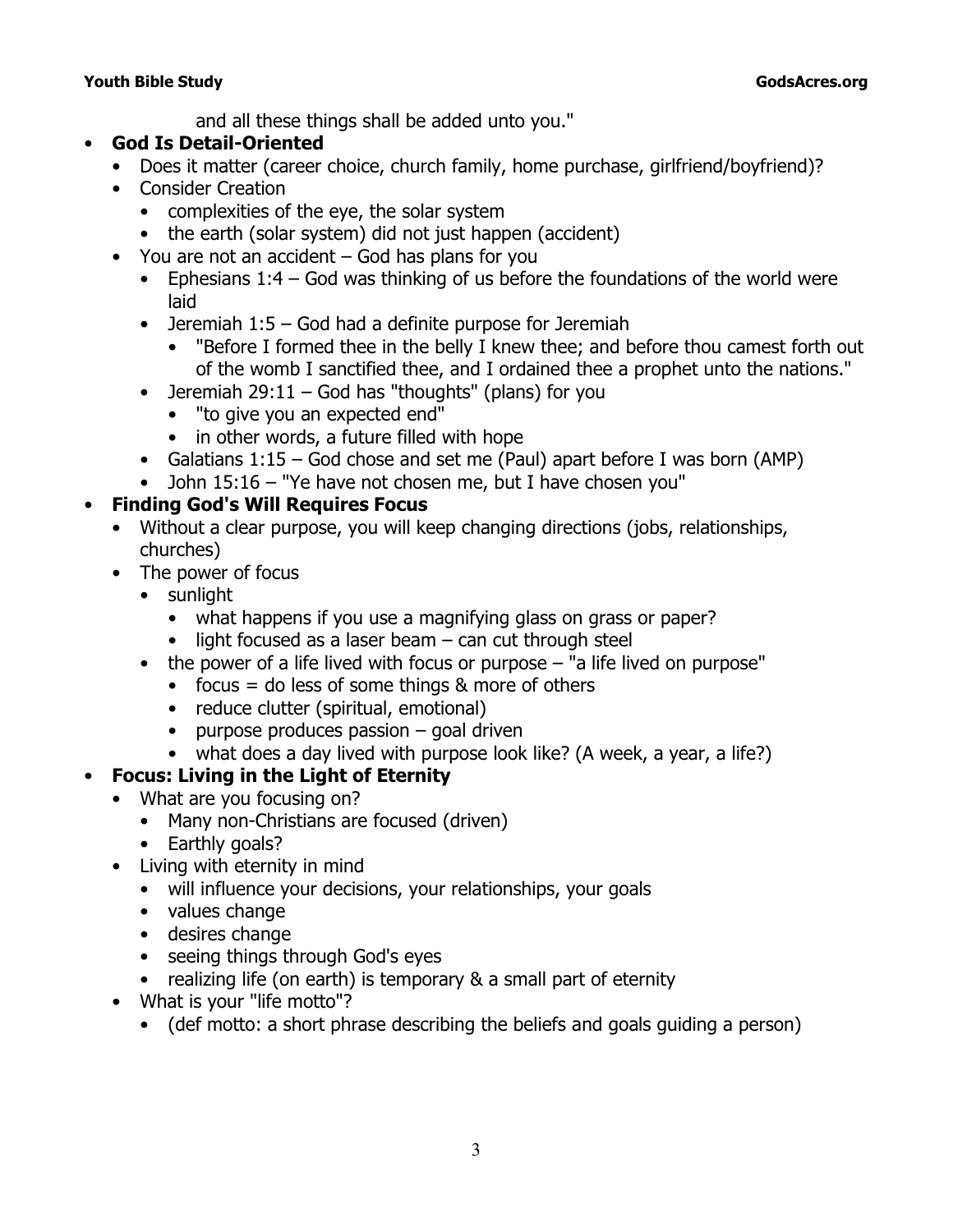- "life's just a party; and then you die"
- "go for it; no matter how it ends, it was an experience"
- "life isn't about finding yourself, it is about creating yourself"
- "my motto is: more good times"
- "think positive and positive things will happen"
- "life is short; enjoy it"
	- consider the source of these life mottos **SELF**
- What is your life motto?
	- better yet, the Bible gives many "life mottos"
		- You will reap what you sow (sow accordingly)
		- God is the owner; we are the manager (stewardship)
		- Nothing just happens (there is a reason for every situation, every test)
		- Life is short (a mist, a vapor); eternity is permanent
	- when finding God's will for your life . . .
	- must take into account what God's Word says

#### • **What Should I Be Doing?**

- What does a day lived with purpose look like?
	- life motto "nothing just happens"
	- life motto "kindness matters"
		- smiling when someone does you wrong
- A day lived with purpose soon becomes a lifestyle of purposeful living!

#### **#1 – Cultivate Your Relationship With God**

- 1 Timothy 2:4  *"Who will have all men to be saved, and to come unto the knowledge of the truth."*
	- God's will for everyone Be saved & grow in knowledge
- Take advantage of every opportunity to learn more about God
- Spiritual disciplines
	- (define study youth lesson on "Spiritual Disciplines")
- Proverbs 3:5-6 *"Trust in the L*ORD *with all thine heart; and lean not unto thine own understanding. In all thy ways acknowledge him, and he shall direct thy paths."*
	- *"direct thy paths"* 
		- we are looking for direction
		- what is God's will for my life?
	- *"all thy ways"*  in everything you do
	- *"acknowledge"* 
		- what does that mean?
		- definition: "admit the existence of"
		- *Strong's Concordance*: know, perceive, find out, consider
		- in other words, make the effort to find out what He thinks
			- more than a verbal statement; requires studying, praying, meditation
	- **Acknowledge** = Get to know God
		- obedience to one's father: "My dad wouldn't want me to do that."

How does having "Life Mottos" create focus?

Mission Stmt Vision Stmt Values Creed to Live By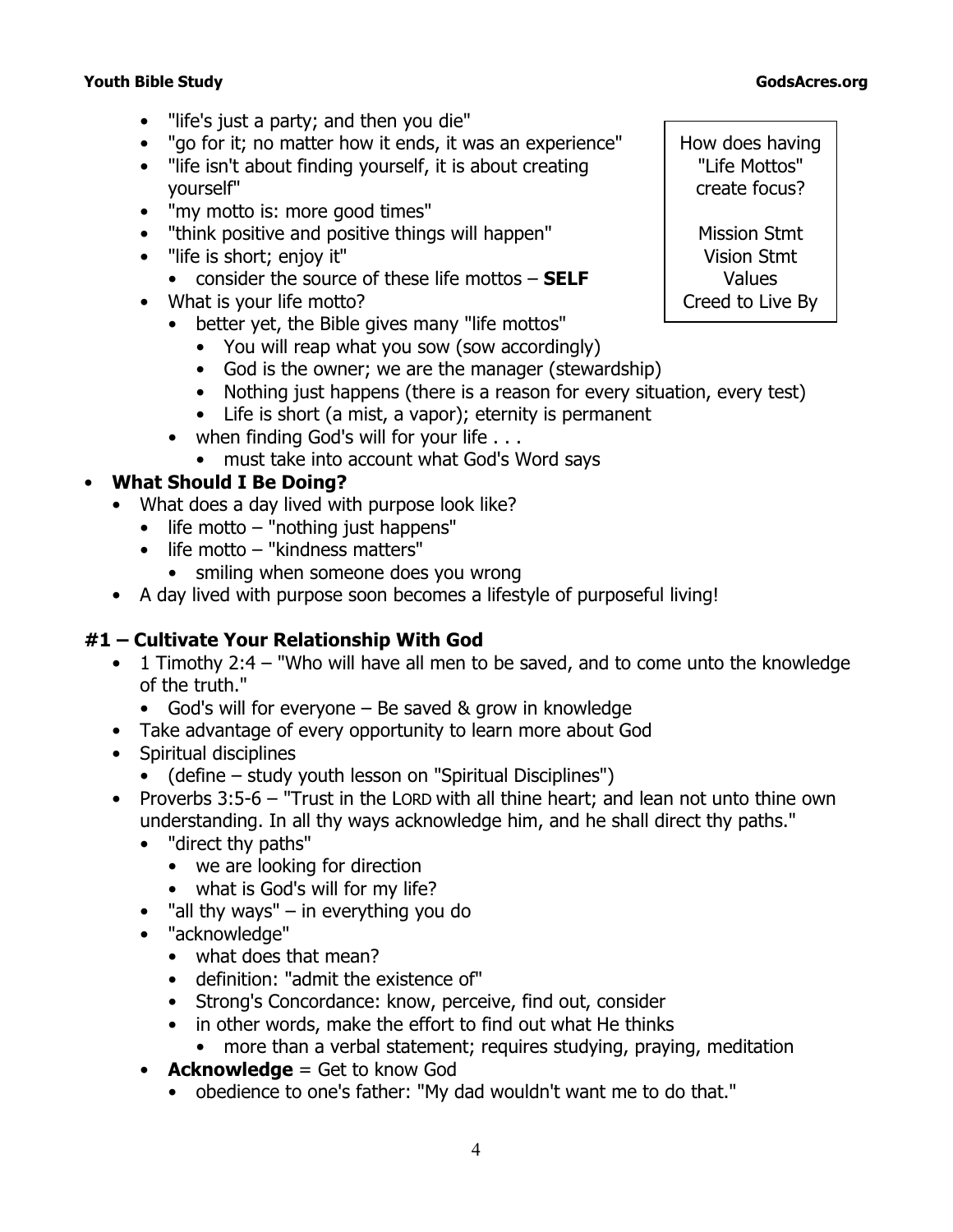- how does the toddler know what his dad requires?
- $\bullet$  he didn't have to go ask his father he knew (experience)
- learn what makes God smile
	- Numbers 6:25  *"The Lord make his face shine upon thee"*
	- your focus will change from "What makes me happy" to "What makes God happy"
- become best friends with God
	- constant conversations with God
		- include Him in every decision, your thoughts, your conversations w/others
		- *"Pray without ceasing"* (1 Thessalonians 5:17)
		- meditation: "When you read your Bible or hear a sermon or listen to a message, don't just forget about it. Develop the practice of reviewing it in your mind, thinking about it over and over." (*The Purpose Driven Life*)
			- example: "nothing just happens" and "kindness matters"
	- as our walk with the Lord deepens
		- some situations we will know what God's will is
			- lying, stealing, cheating, and murder
	- as you get the "mind of Christ," other things will become definite to you

#### • **Get the Mind of Christ**

- 1 Corinthians 2:16  *"For who hath known the mind of the Lord, that he may instruct him? but we have the mind of Christ."*
	- How to have the mind of Christ?
	- verse 10  *"But God hath revealed them unto us by his Spirit: for the Spirit searcheth all things, yea, the deep things of God."*
		- must be saved have His Spirit
	- verse 12  *"Now we have received, not the spirit of the world, but the spirit which is of God; that we might know the things that are freely given to us of God."*
		- promise: we can know what God thinks (God's will)
		- we are able to know because of God's Spirit
			- do we make decisions or live in a way that muffles the voice of God's Spirit?
			- does "our will" drown out that still, small voice?
	- verse 13  *"Which things also we speak, not in the words which man's wisdom teacheth, but which the Holy Ghost teacheth; comparing spiritual things with spiritual."*
		- God's will is often in opposition to "man's wisdom"
		- examples:
			- "You must go to college"
			- "It's a waste to not go to college"
	- verse 14  *"But the natural man receiveth not the things of the Spirit of God: for they are foolishness unto him: neither can he know them, because they are spiritually discerned."*
		- the natural man will often be in opposition to God's will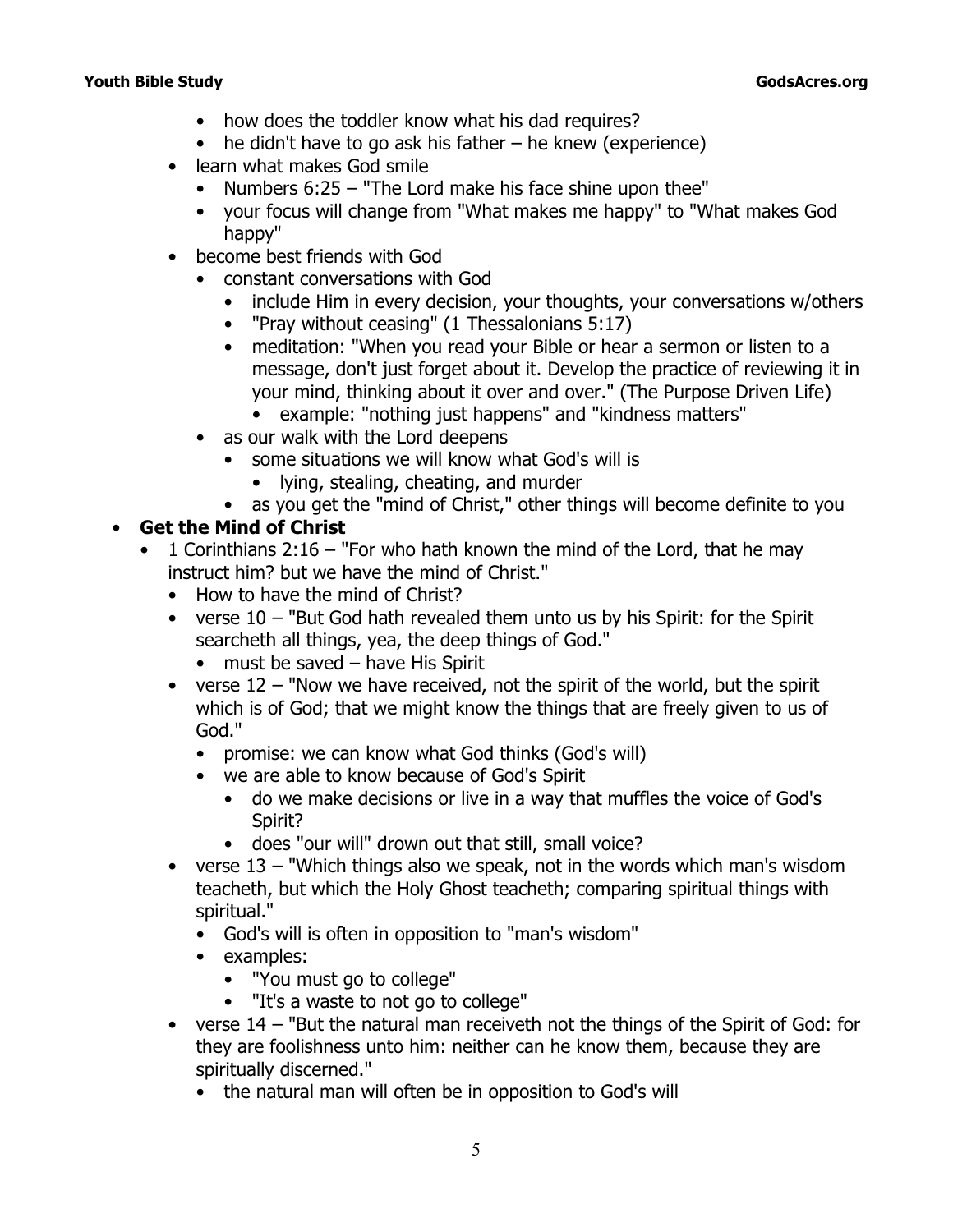- what is *"the natural man"*?
- "*foolishness unto him"*
- God's will must be spiritually discerned
- **Promise:** He will give direction (Proverbs 3:6)
	- *"he shall direct thy paths"*
	- we have a part in this
		- accept Christ
		- trust
		- lean not
		- acknowledge (find out search)
		- learn the mind of Christ
		- beware of man's wisdom & the natural man

# • **#2 – Surrender Your Will to God's**

- Surrender often a bad word
	- no one wants to be the one who surrenders in a war
	- negative concept
	- $\bullet$  barriers to surrendering = pride, control, fear, confusion
		- #1 helps with these (studying the causes of why you don't want to surrender)
	- "Surrendering is best demonstrated in obedience"
		- "yes, Lord, I'll read and pray"
		- "yes, Lord, I'll attend church services"
	- "The greatness of a man's power is in the measure of his surrender" (William Booth, founder of The Salvation Army)
	- The greatest hindrance to finding out God's will for your life is yourself
		- must surrender:
			- your will
			- your ideas
			- your lack of spiritual discipline
			- your pride
	- 1 Corinthians 15:31  *"I die daily"* (to self)
		- surrender is not a one-time event
		- surrender is daily
		- "What is Your will for my life today, Lord?"
		- Don't ask God to rubberstamp your plans
		- Will God reveal His plans to you when you clearly have your mind made up?
		- There are two kinds of people: those who say to God, "Thy will be done," and those to whom God says, "All right then, have it your way" (C. S. Lewis).
		- "Are you going your own way and pretending it is God's way?" (Ravi).

# • **What Is Your Purpose?**

# • **#1 – Be Part of God's Family**

- born into God's family (salvation)
- a member of the body of Christ
	- be part of a church family
		- where does God want you?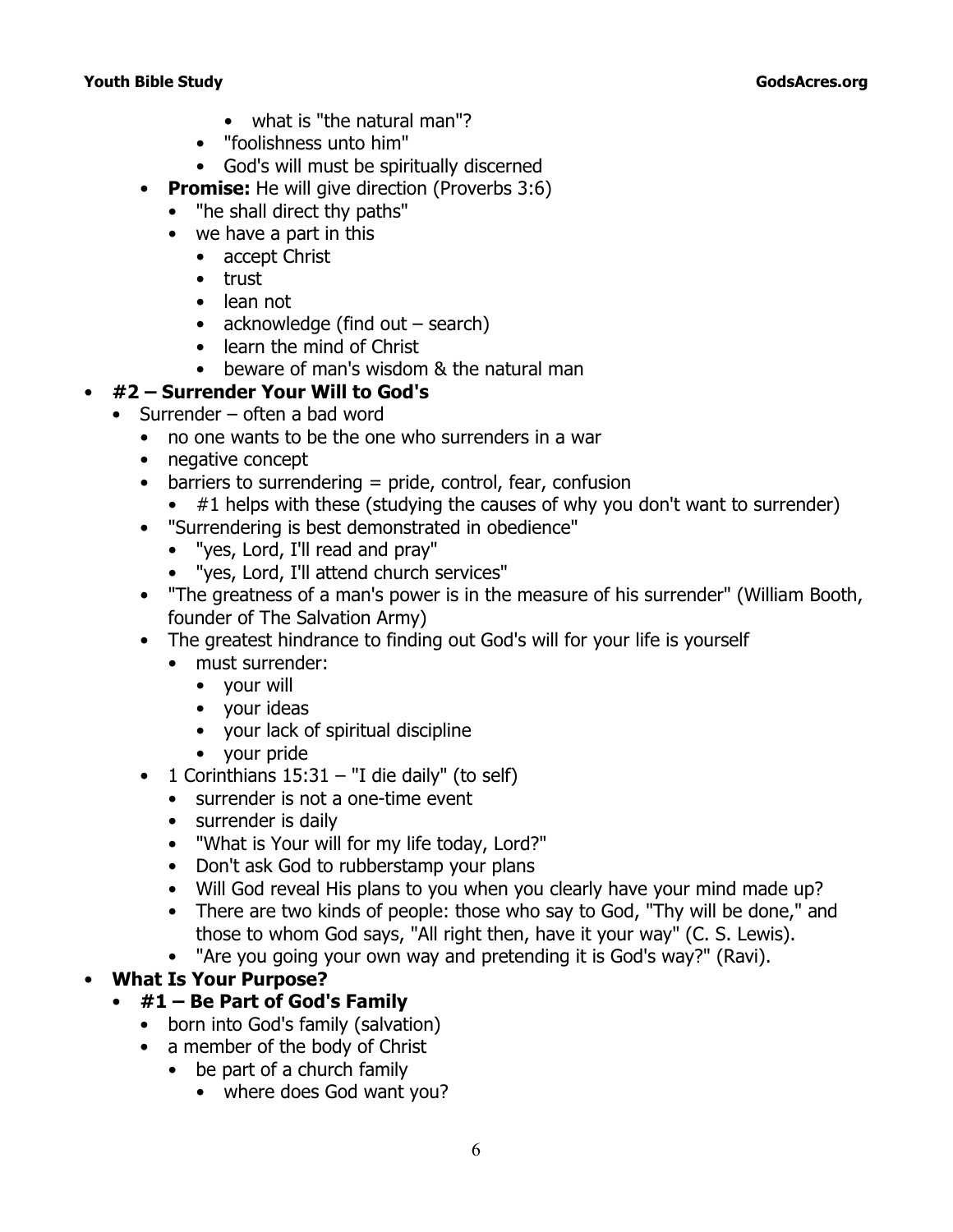• 1 Corinthians 12:18 *– "But now hath God set the members every one of them in the body, as it hath pleased him."*

#### • **#2 – To Serve God**

- Serve God by serving others
	- it's not about you; we are here to serve (example of life motto)
		- *"the Son of man came not to be ministered unto, but to minister"* (Mark 10:44)
		- *"Look not every man on his own things, but every man also on the things of others"* (Philippians 2:4)
		- people more interested in "serve us" than "service"
		- instead of:
			- "I didn't get anything out of that church service"
			- "What did I put into that church service?"
		- instead of
			- "Who is going to meet my needs?"
			- "Whose needs could I meet today?"
	- be committed to your church family
		- attending worship services
		- preparing for worship services
		- participating in worship services
		- fellowship
		- giving
		- service
		- 1 Corinthians 12:26  *"And whether one member suffer, all the members suffer with it; or one member be honoured, all the members rejoice with it."*
		- protect the unity of the church
			- endeavoring to keep the unity (Ephesians 4:3)
	- What's your excuse for not serving?
		- "Abraham was old, Jacob was insecure, Leah was unattractive, Joseph was abused, Moses stuttered, Gideon was poor, Samson was dependent, Rahab was immoral, David had an affair and family problems, Elijah was suicidal, Jeremiah was depressed, Jonah was reluctant, Naomi was a widow, John the Baptist was eccentric to say the least, Peter was impulsive and hot-tempered, Martha worried too much, the Samaritan woman had several failed marriages, Zacchaeus was unpopular, Thomas was doubtful, Paul had poor health, and Timothy was timid" (*The Purpose Driven Life*).

# • **#3 – Finding Your Individual Purpose**

- SHAPE
	- Job 10:8  *"Thine hands have made me and fashioned me together round about"*
		- other versions *"hands have shaped and formed me"*
	- physically very different "shapes"
	- personalities very different "shapes"
	- purpose in life very different "shapes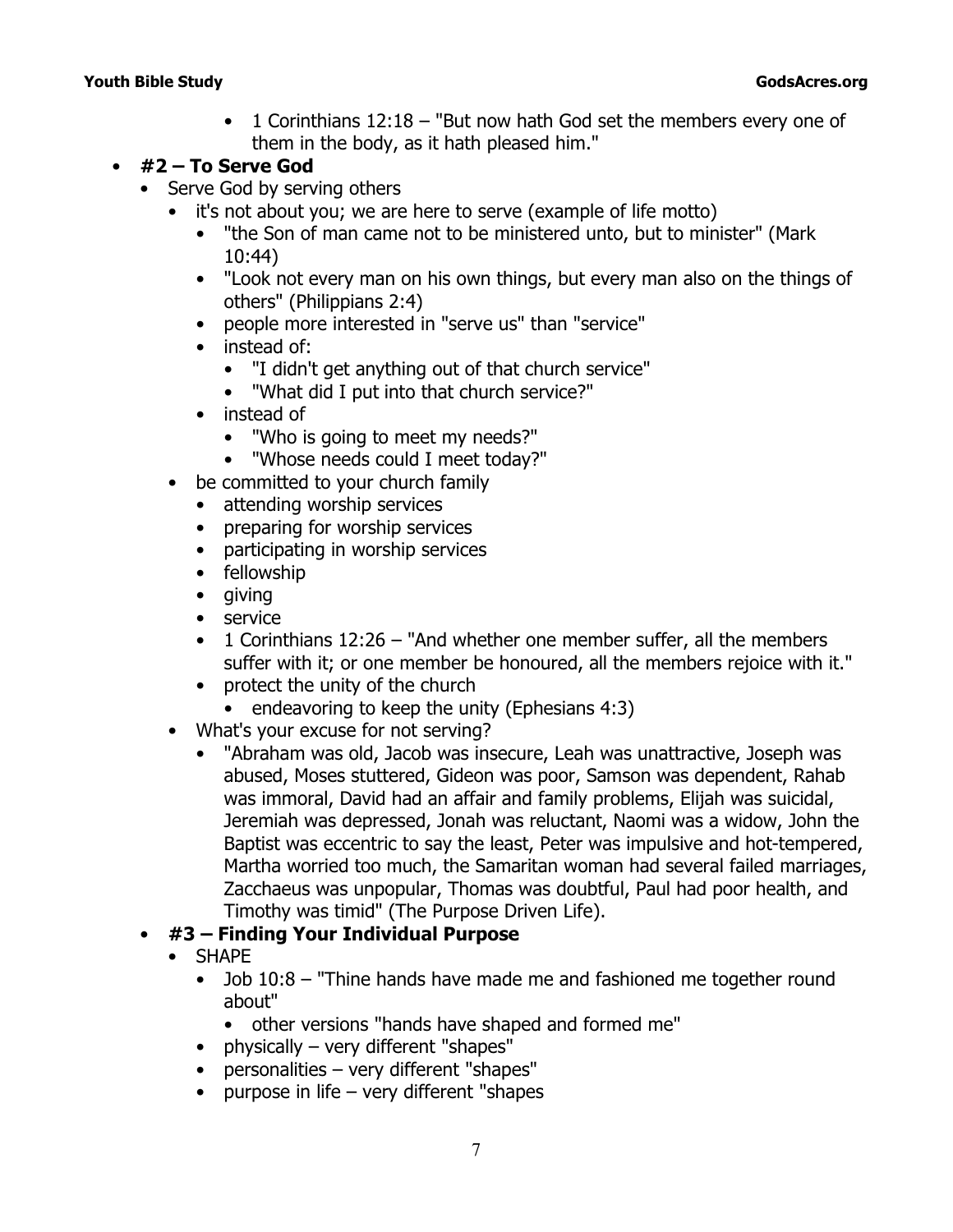- We are shaped by:
	- abilities
	- life experiences
	- interests
	- personalities
	- talents
	- gifts
		- this is God's Aptitude Test
- All together shaping us for our purpose(s) in God's plan
- What spiritual gifts has God given you?
	- how to discover?
	- how to develop?
	- gifts are given to benefit others (not ourselves)
- What are you passionate about?
	- we're not all passionate about the same things
	- some LOVE to clean
	- some LOVE to cook
	- how might the things you are passionate about be used in your purpose?
	- how can you develop this to benefit the work of God?
- Develop your personality
	- there is a need for quiet & talkative
	- there is a need for outgoing & reserved
		- $\bullet$  (1 Corinthians 12:4-6)
		- *"the same God which worketh all in all"*
- Use what God has given you
	- don't try to force a square peg in a round hole
	- don't judge yourself by what others are doing
	- accept your "shape"
	- develop your shape
		- work to improve

# • **Secondary Purposes**

- what about education, job, marriage, career, how many kids to have, where to live?
- Focus on God's purpose for your life He'll give direction about the rest (direct thy paths)
- Acts 13:36  *"David . . . served his own generation by the will of God"*
	- *"David . . . served the purpose of God in his own generation"* (AMP)
	- Acts 13:22  *"I have found David . . . a man after mine own heart, which shall fulfil all my will."*
- What is your purpose?
	- To Hear: "Well done, thou good and faithful servant" (Matthew 25:21)
	- What is your "life motto"?
	- To follow God's purpose?
- God reveals His will one step at a time (not all at once)
	- each step often requires a step of faith trust that He is working for our good